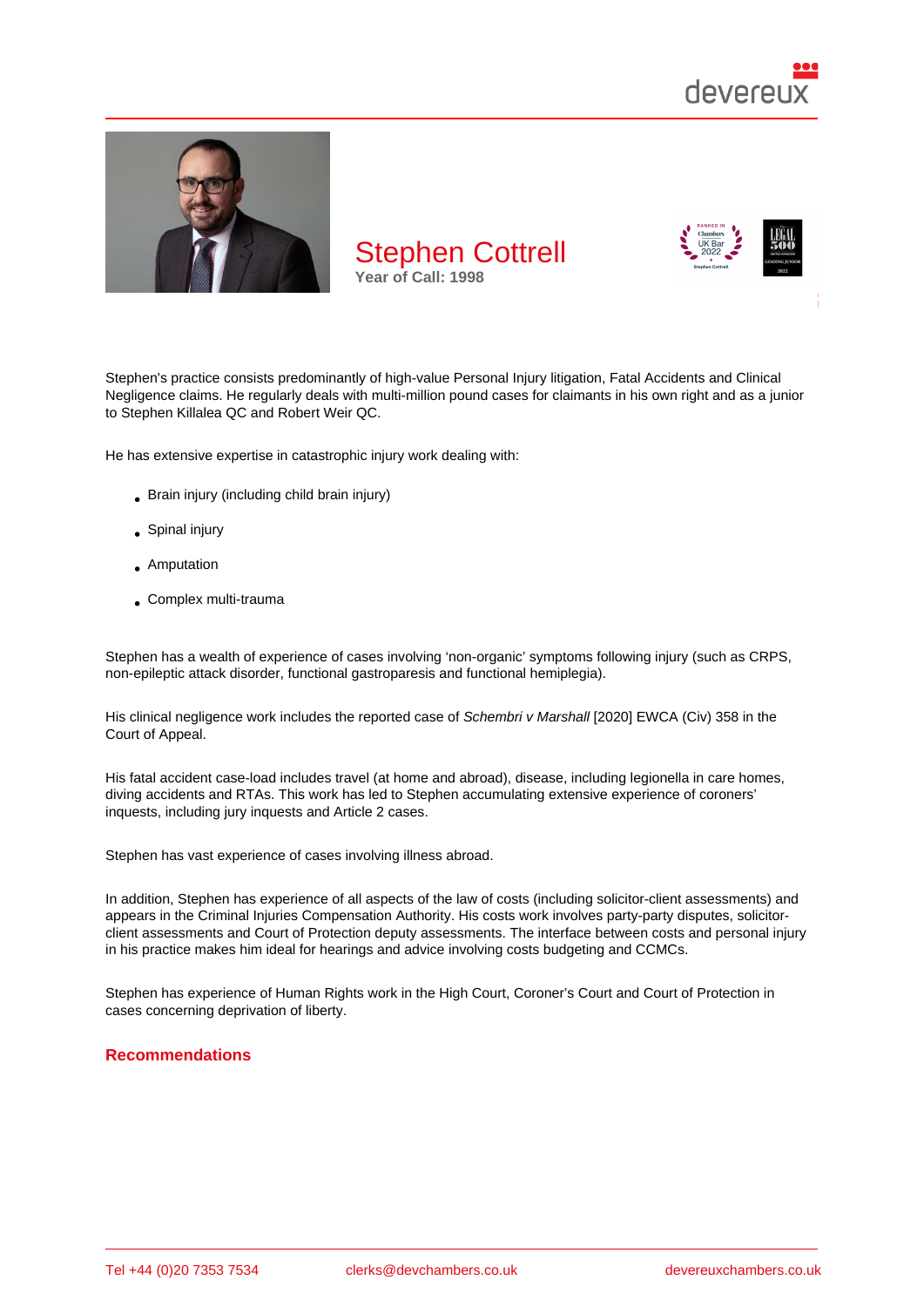Acts for claimants in complex catastrophic injury and fatal accident claims. He is also well regarded for his handling of cases involving serious orthopaedic injuries and chronic pain. He is able to draw on his significant expertise in costs law when advising on high-value personal injury claims. "He is amazingly obliging and works well in a team. He produces excellent quality work and is technically very good." "An excellent advocate who is really sharp in pleadings and his written work is impressive." - Personal Injury, Chambers UK 2022.

"He brings a calmness to the case and it is clear he is a hard working and very clever barrister." - Personal Injury, Legal 500 2022.

Acts for claimants in complex catastrophic injury and fatal accident claims. He is also well regarded for his handling of cases involving serious orthopaedic injuries and chronic pain. He is able to draw on his significant expertise in costs law when advising on high-value personal injury claims. "A good team player." "A very skilled advocate." Acted for a claimant who suffered a serious head injury when she was mugged and assaulted - Personal Injury, Chambers UK 2021

'Knows how to talk to opponents and set out a client's case forcefully but without alienating opponents.' - Personal Injury, Legal 500 2021

'He builds a great rapport with clients and takes a very sensible approach.' Personal Injury, Legal 500 2020

'Key counsel who is extremely good in the field.' - Personal Injury, Industrial Disease and Insurance Fraud, Legal 500 2019

"He has an exceptional manner with clients and quickly gains their confidence" - Personal Injury, Legal 500 2017

"A top-class barrister." - Legal 500 2016

"His manner with clients is superb, leaving the client in no doubt that their case is very important to him." - Personal Injury, Legal 500 2015

Stephen is one of only 30 junior barristers recommended by the Spinal Injuries Associations on its approved list of catastrophic injury barristers.

### Personal Injury

Stephen regularly represents seriously injured Claimants in the High Court and the County Courts. He undertakes CFA work and frequently travels to meet claimants all over the country. He has a wealth of experience in drafting large schedules and is a member of APIL and PIBA.

He has extensive experience of drafting, advisory and court work in all aspects of personal injury for Defendants.

Notable cases include:

AB v XY (May 2021, led by Stephen Killalea QC) - settlement of £12.5M plus provisional damages for a client who suffered a spinal injury with paraplegia and amputation of the left leg following a motorbike accident in September 2019. The claimant is the first amputee in the UK (and the second amputee in the world) to have made use of a 'Rewalk' exoskeleton that enables him to walk. The settlement incorporated a significant sum for the rebuilding of his family home where a swimming pool is being built for him. The claimant was a keen sportsman and had a successful career in the financial services sector. There were significant claims for disability sporting equipment, including skiing equipment. Settlement was achieved less than 20 months after the accident.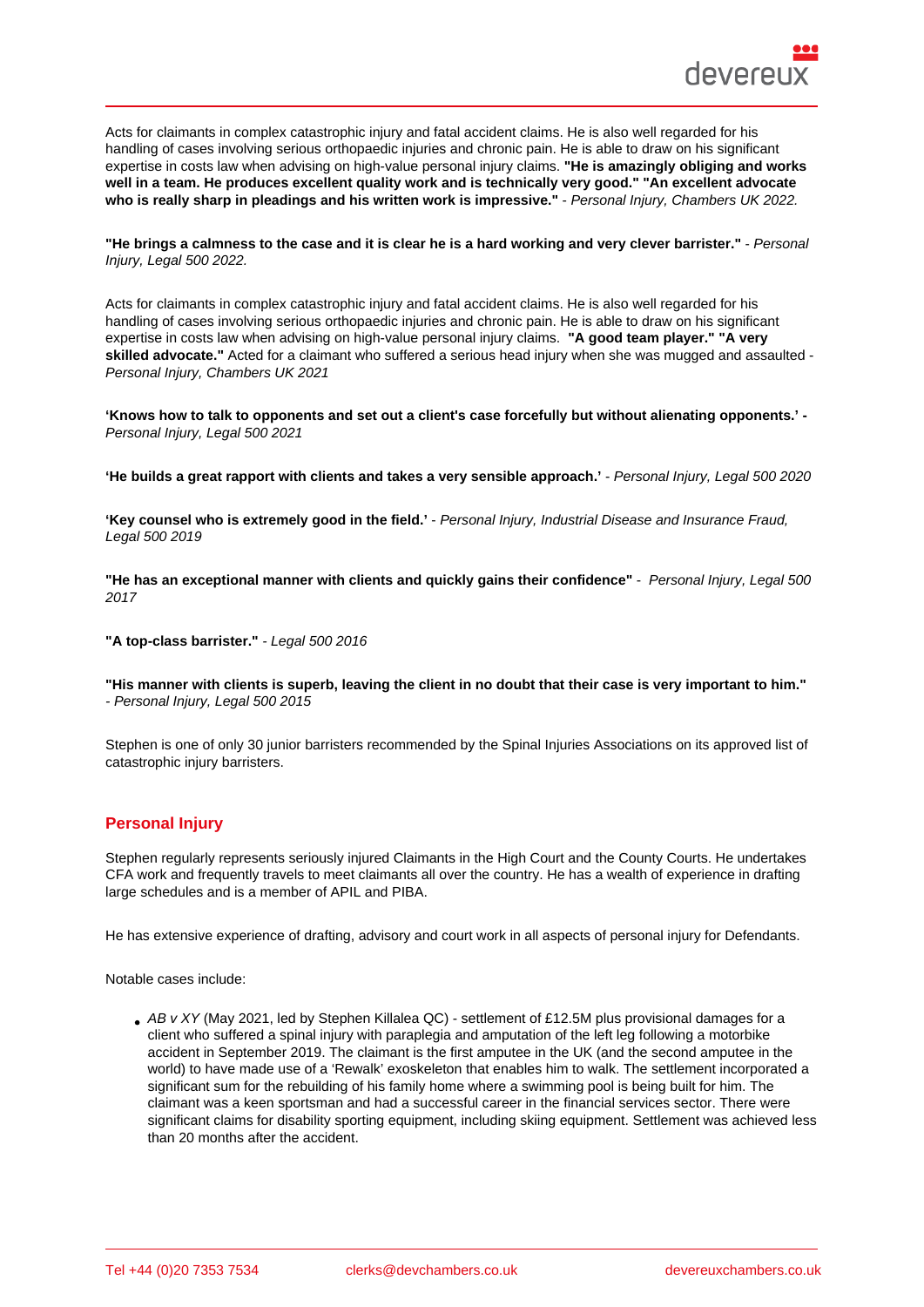#### G v SM

 (June 2021) - Settlement of £750,000 for a claimant who was punched in the stomach by an elderly dementia patient while working as a healthcare assistant. She developed gastroparesis which meant that her stomach was paralysed and she was unable to digest food. She was fed through a line by way of total parenteral nutrition (TPN) so that she was constantly attached to a feeding bag. The case was complicated by the opinion of the experts that the gastroparesis was functional – i.e. non-organic so that there was a strong psychiatric element. Liability, causation of the incident, medical causation and quantum were all in dispute. There were very substantial claims for care, loss of earnings and accommodation.

- Hallibone v McKenna (June 2021) Settlement of part-heard trial with a defence of automatism. The First Claimant was a back seat passenger and a claim was also made in respect of the death of a front-seat passenger. The parties were all members of the same extended family. It was agreed that the Defendant had passed out while driving. The medical evidence as to the cause of the loss of consciousness was unclear but it was likely to have been an absence seizure. There were significant factual disputes as to whether the Defendant had referred to having had 'one of my funny do's' immediately following the accident and whether her sister (not a passenger but the second claimant) had told her about a previous incident when the defendant appeared to 'go blank'. A trial took place before Her Honour Judge Richardson in Hull but was adjourned part heard. Before the trial could resume, the Defendant made an offer and the case settled.
- ABX v JBS & Advantage Insurance (October 2020) Brain injury. Settlement for brain injured claimant who was run down when a pedestrian. The claimant had significant issues with alcohol and drug addiction prior to the accident and the collision happened in the early hours of the morning. Led by Stephen Killalea QC.

#### AY v CX

 (October 2020) – Brain injury with brachial plexus injury. Settlement of £1.75M (net) for young man injured hit by a car while riding an uninsured scrambler bike on a public road. Led by Stephen Killalea QC.

Griffiths v TUI

 (July 2020) – [2020] EWHC 2268 (civ) – Judgment on the effect of expert evidence that is not controverted. The Hight Court found in the claimant's favour in this holiday sickness case where the claimant's expert evidence was not agreed but D neither obtained its own expert evidence nor crossexamined the Claimant's expert. Stephen was instructed for the Claimant and led by Robert Weir QC. The case is being appealed to the Court of Appeal.

- Settlement of a claim against a Premier League football club for historic child abuse by a coach in the 1970's/80's.
- I v P (July 2019) Settlement for £3.25M at JSM for a young man who suffered 60% steam burns in a workplace accident and developed critical care neuropathy leading to very severe mobility issues and lifelong disability although he was still employed by the Defendant.
- Gauntlett v CICA (October 2019) Brain injury, CICA. Stephen obtained the maximum CICA award for the claimant who had suffered a head injury when she was mugged and assaulted. She suffered with epilepsy and had frequent seizures. She was unable to work. The total award would have exceeded £1M but was capped by the tribunal at the maximum amount of £500,000.
- AP v BT PLC (August 2019) Brain injury. Minimally conscious state, limited life-expectancy. Settlement at JSM led by Stephen Killalea QC.

#### RC v Mager Homes Ltd

 (September 2018) – Spinal Injury – complete paraplegia. Settled at JSM less than 2 years post-accident for more than £2 million net of contributory negligence (workplace accident, selfemployed Claimant on a construction site).

AB XY v GH XY - Settlement of £1.9M plus PPO of £130,000 for life (capital value £5.89M) approved for claimant who suffered a catastrophic brain injury when, at the age of 10, he was a pillion passenger on a motorcycle. Despite making a reasonable physical recovery, he continues to have intellectual difficulties and displays inappropriate behaviour, requiring 24-hour supervision. Led by Stephen Killalea QC at the settlement meeting but conducted the approval hearing (January 2016).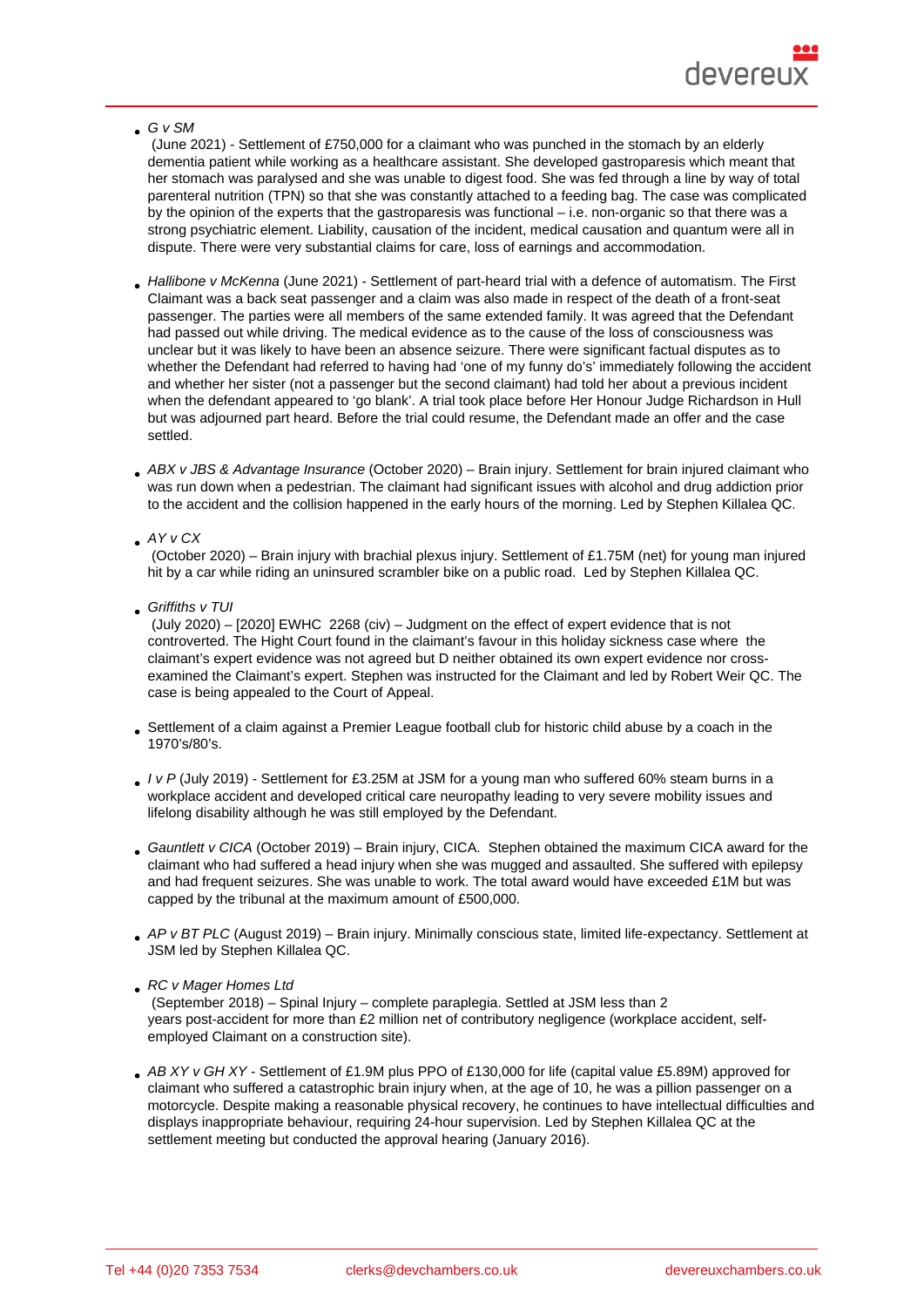ABC & others v Williams

 - Settlement of £910,000 approved for the family of a driver killed in a collision with a farm vehicle on a country road. Complex liability arguments. Initially led by Stephen Killalea QC, Stephen conducted the settlement meeting alone (May 2015).

- Settlement of £562,000 for a young woman with suspected non-epileptic attack disorder which caused her to black out frequently following a minor head injury (June 2015).
- Maximum CICA award (£500,000) for a severely brain injured applicant with a pre-existing psychiatric condition – the CICA had previously awarded only £105,000 and assessed the applicant's loss at over £900,000 with the award capped at £500,000 under the 2001 Scheme (2014).
- Settlement of £1.81M and PPO of £50,000 p.a. for tetraplegic claimant (led by Stephen Killalea QC, 2014).
- Settlement of £290,000 for an 88-year old woman with a catastrophic incomplete spinal cord injury to the cervical spine (2014).
- Settlement of £2.125M and PPO of £102,000 p.a. for a claimant with a severe traumatic brain injury (led by Stephen Killalea QC, 2014).
- Contested interim payment of £750,000 for a tetraplegic claimant (2013).
- Settlement of over £300,000 for a young woman who suffered major internal injuries including short bowel syndrome, an injury to her pancreas, major bodily scarring and fertility issues in a high speed RTA (2013).
- Settlement of £3.5M and PPOS for brain injured claimant (led by Robert Weir QC, 2013).
- Harris v Roy QBD 5 February 2010, LTL 8/3/10. Principles to be applied when considering an application for an interim payment by a severely injured Claimant (Stephen subsequently secured more than £1M at JSM for the Claimant in September 2011).

Ongoing notable cases include:

- Child leg amputation case against MIB. Admission of liability secured and interim payment obtained in respect of accommodation (led by Stephen Killalea QC).
- Brain injury claim following accident on construction site.
- Brain injury claim v MIB allegations that the claimant passenger was aware of drug use by driver.
- Fatal accident claim for widow of young father with two very young children.
- Brain injury claim for child pedestrian.
- Spinal injury claim for a cyclist hit at a pedestrian crossing as lights were changing.
- Secondary victim and FAA claim for family members who witnessed the aftermath of fatal RTA.
- Complex fatal accident claim for 'self-made man' with large earnings claim whose wife and children now live abroad.

### Clinical Negligence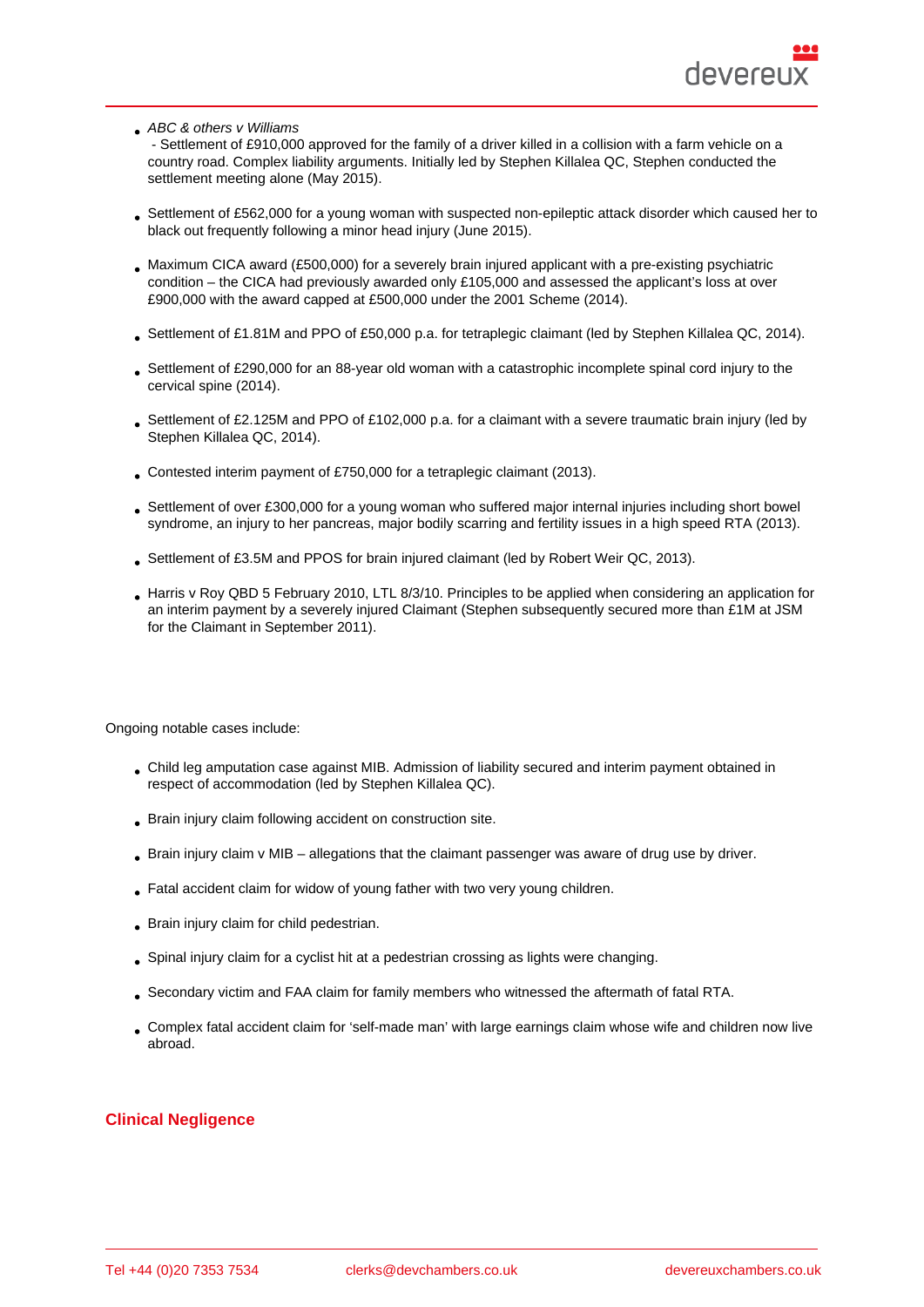Stephen's clinical negligence practice has a particular emphasis on complex and high-value fatal cases. He deals with claims against hospitals and GPs.

Examples of recent cases include:

- Acting for the family of a woman with sickle cell syndrome who died in hospital following the birth of her child. Stephen represented the family at the inquest and subsequently (February 2021) settled the claim against the hospital trust (led by Robert Weir QC).
- Schembri v Marshall [2020] EWCA (Civ) 358 Stephen won the trial in the High Court before Stewart J, in relation to a fatal failure to diagnose Pulmonary Embolism by a GP. The Defendant appealed and Stephen (led by Robert Weir QC) won in the Court of Appeal.
- Representing the family of a woman who died from an undiagnosed deep vein thrombosis after she was admitted to a specialist mental health unit at a coroner's inquest (Art 2), with the jury finding multiple causative breaches of duty by the NHS Trust. Subsequent settlement for a six-figure sum.

Ongoing cases include:

- A fatal claim against an NHS Trust and Ambulance Trust.
- A claim in respect negligently performed cystoscopy.

# Coroners & Inquests

Stephen also has extensive experience of coroners' inquests. These include:

- Representing the family at a jury inquest in respect of death caused by Legionnaire's disease at a care home in Wiltshire (2019) – the care home was subsequently fined £150,000.
- Representing the family at a jury inquest in respect of death caused by Legionnaire's disease in Essex (2016) – BUPA was subsequently fined £3M.
- Representing the family of a woman who died from an undiagnosed deep vein thrombosis after she was admitted to a specialist mental health unit at a coroner's inquest (Art 2), with the jury finding multiple causative breaches of duty by the NHS Trust (2017).

### Professional Negligence

Stephen accepts instructions in solicitors' negligence and all aspects of clinical and dental negligence.

He is a member of the PNBA.

### Credit Hire